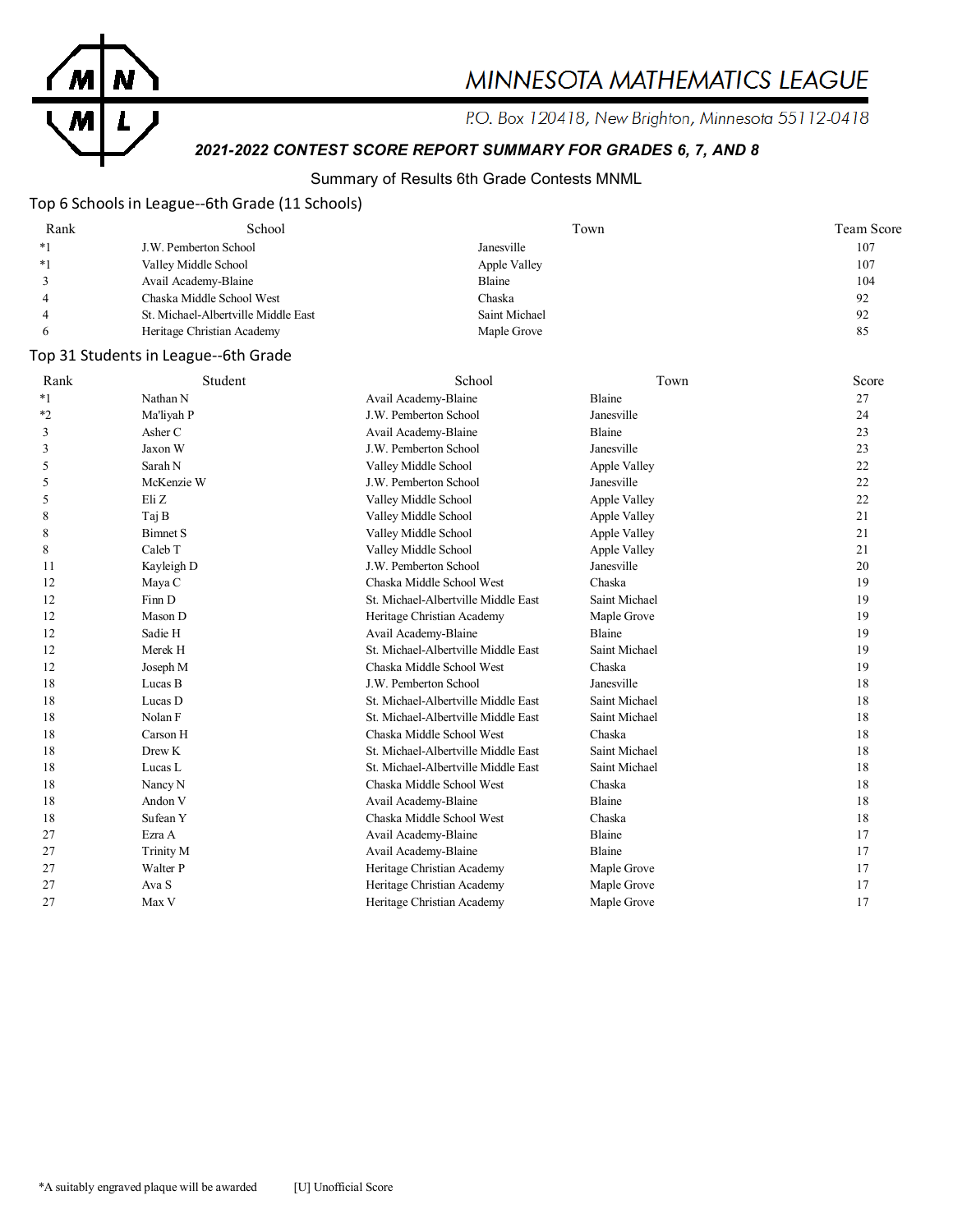### Summary of Results 6th Grade Contests MNML Regional Standings

#### **Aitkin, Anoka, Blue Earth, Carver, Dakota, Hennepin, Otter Tail, Waseca, Wilkin, Wright**

Top Schools in Region

| Rank           | School                              | Town          | Team Score |
|----------------|-------------------------------------|---------------|------------|
|                | J.W. Pemberton School               | Janesville    | 107        |
|                | Valley Middle School                | Apple Valley  | 107        |
|                | Avail Academy-Blaine                | Blaine        | 104        |
| $\overline{4}$ | Chaska Middle School West           | Chaska        | 92         |
|                | St. Michael-Albertville Middle East | Saint Michael | 92         |

Top Students in Region

| Rank | Student    | School                | Town       | Score     |
|------|------------|-----------------------|------------|-----------|
|      | Nathan N   | Avail Academy-Blaine  | Blaine     | 27<br>ر گ |
|      | Ma'liyah P | J.W. Pemberton School | Janesville | 24        |
|      | Asher C    | Avail Academy-Blaine  | Blaine     | 23        |
|      | Jaxon W    | J.W. Pemberton School | Janesville | 23        |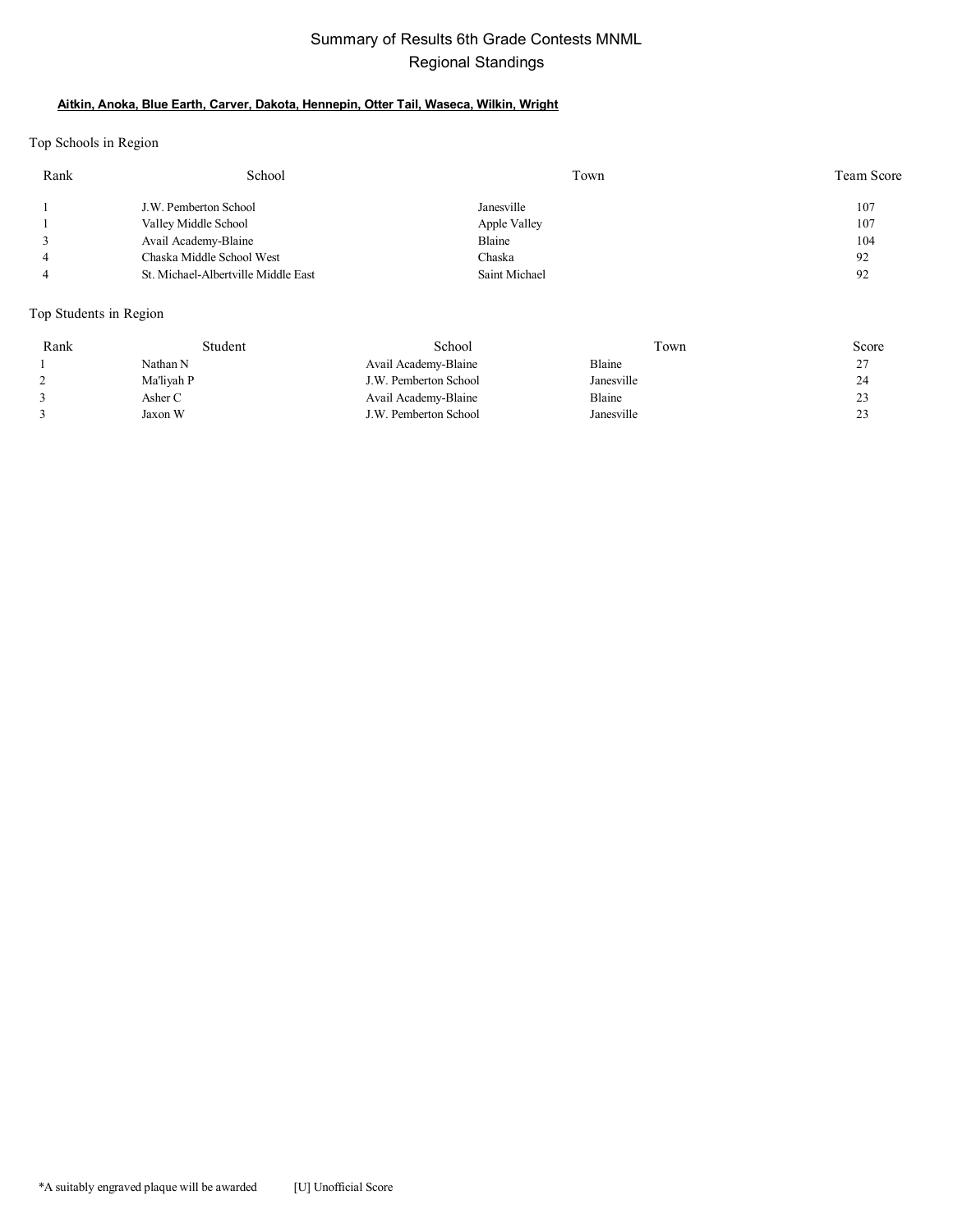### Summary of Results 7th Grade Contests MNML

# Top 8 Schools in League--7th Grade (11 Schools)

| Rank | School                              | Town          | Team Score |
|------|-------------------------------------|---------------|------------|
| $*1$ | J.W. Pemberton School               | Janesville    | 99         |
| $*$  | St. Michael-Albertville Middle East | Saint Michael | 90         |
| $*$  | Valley Middle School                | Apple Valley  | 90         |
|      | Chaska Middle School West           | Chaska        | 88         |
|      | Avail Academy-Blaine                | Blaine        | 86         |
|      | Heritage Christian Academy          | Maple Grove   | 84         |
|      | Ave Maria Academy                   | Maple Grove   |            |
|      | Breckenridge Middle/HS              | Breckenridge  | 76         |

# Top 31 Students in League--7th Grade

| Rank    | Student    | School                              | Town          | Score |
|---------|------------|-------------------------------------|---------------|-------|
| $*_{1}$ | Gavin W    | J.W. Pemberton School               | Janesville    | 22    |
| $*1$    | Jason W    | J.W. Pemberton School               | Janesville    | 22    |
| 3       | Chase B    | Valley Middle School                | Apple Valley  | 21    |
| 3       | Emma B     | Ave Maria Academy                   | Maple Grove   | 21    |
| 5       | Joel M     | Chaska Middle School West           | Chaska        | 20    |
| 5       | Luke W     | Heritage Christian Academy          | Maple Grove   | 20    |
| 5       | Landen W   | J.W. Pemberton School               | Janesville    | 20    |
| 8       | Seth D     | J.W. Pemberton School               | Janesville    | 19    |
| 8       | James L    | Ave Maria Academy                   | Maple Grove   | 19    |
| 8       | Logan S    | St. Michael-Albertville Middle East | Saint Michael | 19    |
| 11      | Aiden B    | Valley Middle School                | Apple Valley  | 18    |
| 11      | Elijah B   | Avail Academy-Blaine                | Blaine        | 18    |
| 11      | Carsten B  | Avail Academy-Blaine                | Blaine        | 18    |
| 11      | Ben C      | Valley Middle School                | Apple Valley  | 18    |
| 11      | Isabelle D | Heritage Christian Academy          | Maple Grove   | 18    |
| 11      | Jackson G  | St. Michael-Albertville Middle East | Saint Michael | 18    |
| 11      | Tatum L    | Chaska Middle School West           | Chaska        | 18    |
| 11      | Lily R     | St. Michael-Albertville Middle East | Saint Michael | 18    |
| 11      | Eva S      | Avail Academy-Blaine                | Blaine        | 18    |
| 11      | Carter W   | St. Michael-Albertville Middle East | Saint Michael | 18    |
| 21      | Bryn B     | St. Michael-Albertville Middle East | Saint Michael | 17    |
| 21      | Cayden B   | St. Michael-Albertville Middle East | Saint Michael | 17    |
| 21      | Julia B    | St. Michael-Albertville Middle East | Saint Michael | 17    |
| 21      | Jared B    | St. Michael-Albertville Middle East | Saint Michael | 17    |
| 21      | Makayla H  | Heritage Christian Academy          | Maple Grove   | 17    |
| 21      | Lyla H     | Chaska Middle School West           | Chaska        | 17    |
| 21      | Sophia K   | Avail Academy-Blaine                | Blaine        | 17    |
| 21      | Josie K    | St. Michael-Albertville Middle East | Saint Michael | 17    |
| 21      | Austin R   | St. Michael-Albertville Middle East | Saint Michael | 17    |
| 21      | Rebecca R  | Valley Middle School                | Apple Valley  | 17    |
| 21      | Braden W   | Chaska Middle School West           | Chaska        | 17    |
|         |            |                                     |               |       |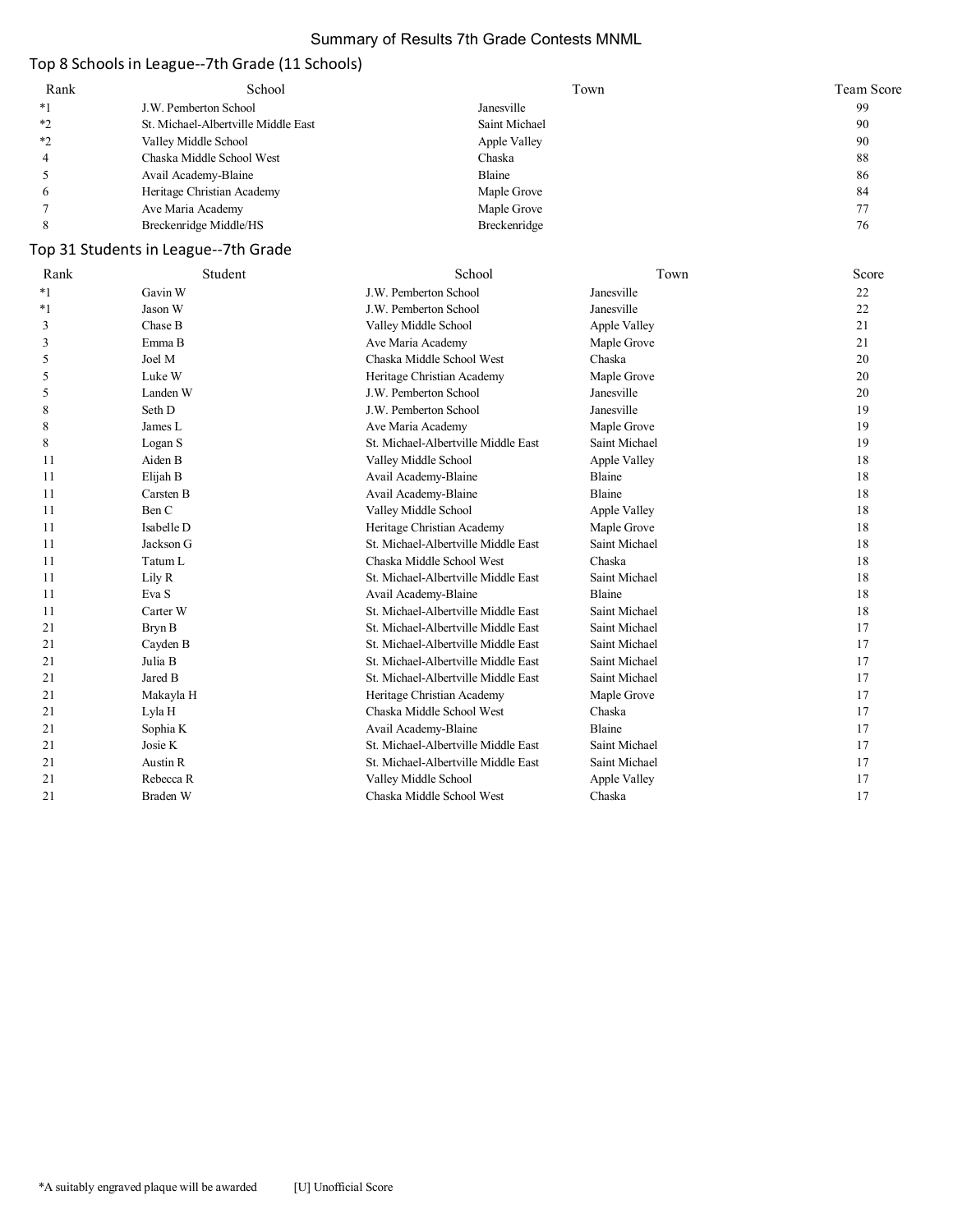### Summary of Results 7th Grade Contests MNML Regional Standings

#### **Aitkin, Anoka, Blue Earth, Carver, Dakota, Hennepin, Otter Tail, Waseca, Wilkin, Wright**

Top Schools in Region

| Rank | School                              | Town          | Team Score |
|------|-------------------------------------|---------------|------------|
|      | J.W. Pemberton School               | Janesville    | 99         |
|      | St. Michael-Albertville Middle East | Saint Michael | 90         |
| ∸    | Valley Middle School                | Apple Valley  | 90         |
|      | Chaska Middle School West           | Chaska        | 88         |
|      |                                     |               |            |

### Top Students in Region

| Rank | Student | School                | Fown         | Score    |
|------|---------|-----------------------|--------------|----------|
|      | Gavin W | J.W. Pemberton School | Janesville   | າາ<br>∠∠ |
|      | Jason W | J.W. Pemberton School | Janesville   | າາ<br>∠∠ |
|      | Chase B | Valley Middle School  | Apple Valley | $\sim$ 1 |
|      | Emma B  | Ave Maria Academy     | Maple Grove  | <u>.</u> |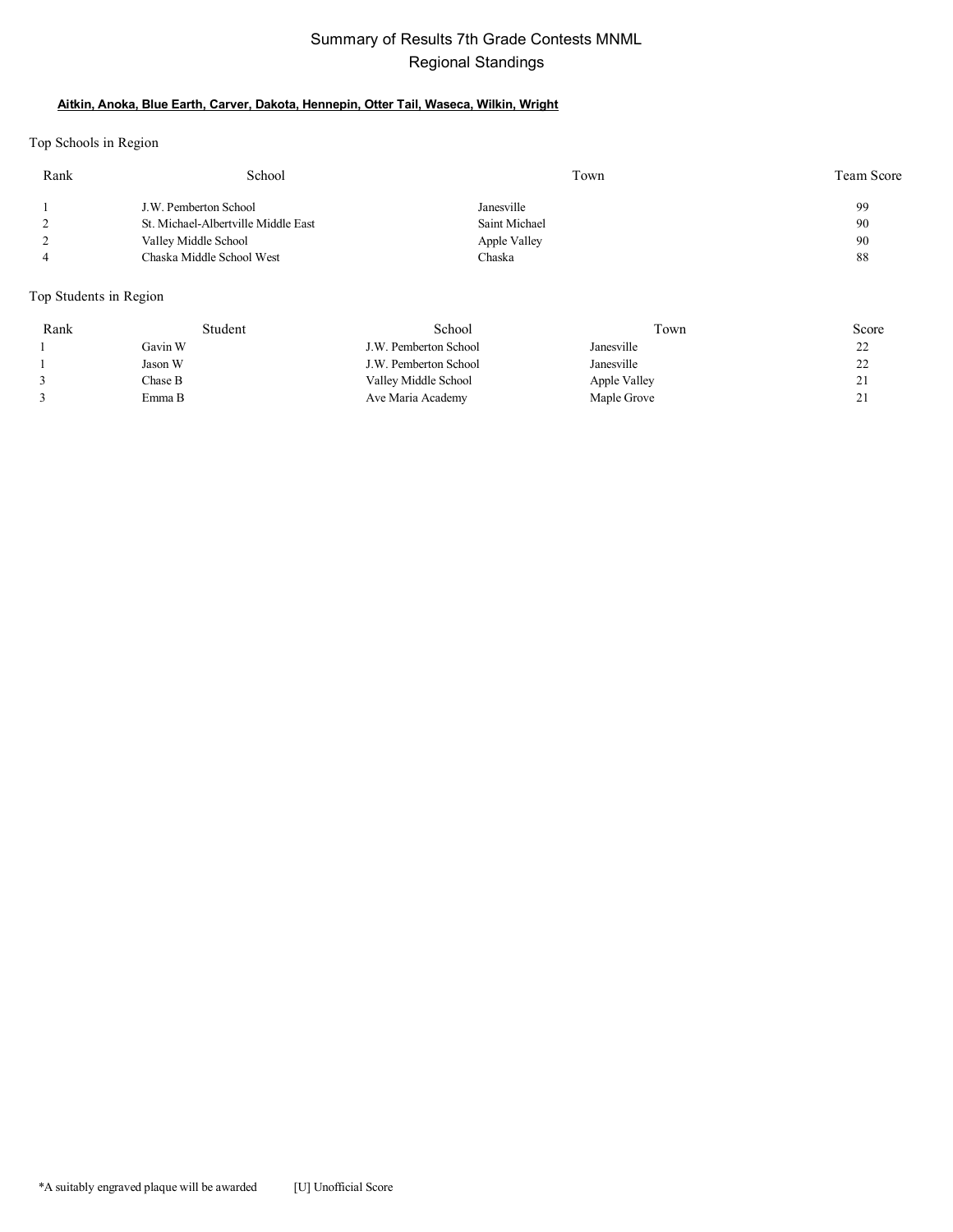### Summary of Results 8th Grade Contests MNML

### Top 7 Schools in League--8th Grade (11 Schools)

| Rank | School                              | Town          | Team Score |
|------|-------------------------------------|---------------|------------|
| *1   | Chaska Middle School West           | Chaska        | 130        |
| *2   | St. Michael-Albertville Middle East | Saint Michael | 121        |
|      | Valley Middle School                | Apple Valley  | 115        |
|      | Avail Academy-Blaine                | Blaine        | 106        |
|      | J.W. Pemberton School               | Janesville    | 100        |
|      | Breckenridge Middle/HS              | Breckenridge  | 93         |
|      | Heritage Christian Academy          | Maple Grove   | 85         |

# Top 32 Students in League--8th Grade

| Rank    | Student       | School                              | Town          | Score |
|---------|---------------|-------------------------------------|---------------|-------|
| $*_{1}$ | Zane B        | Chaska Middle School West           | Chaska        | 30    |
| $^*1$   | Ethan J       | St. Michael-Albertville Middle East | Saint Michael | 30    |
| 3       | Parker G      | Chaska Middle School West           | Chaska        | 26    |
| 3       | Ethan H       | Chaska Middle School West           | Chaska        | 26    |
| 5       | Luke J        | Chaska Middle School West           | Chaska        | 25    |
| 5       | Chanton M     | Valley Middle School                | Apple Valley  | 25    |
| 5       | Lily S        | Avail Academy-Blaine                | Blaine        | 25    |
| 8       | Chase S       | Valley Middle School                | Apple Valley  | 24    |
| 8       | Cameron S     | Avail Academy-Blaine                | Blaine        | 24    |
| 10      | Kongrateasy A | Chaska Middle School West           | Chaska        | 23    |
| 10      | Ella G        | St. Michael-Albertville Middle East | Saint Michael | 23    |
| 10      | Josie H       | St. Michael-Albertville Middle East | Saint Michael | 23    |
| 10      | Jace M        | Valley Middle School                | Apple Valley  | 23    |
| 10      | Finn S        | St. Michael-Albertville Middle East | Saint Michael | 23    |
| 15      | Lauren B      | St. Michael-Albertville Middle East | Saint Michael | 22    |
| 15      | David E       | Breckenridge Middle/HS              | Breckenridge  | 22    |
| 15      | Salvatore G   | Valley Middle School                | Apple Valley  | 22    |
| 15      | Katie O       | J.W. Pemberton School               | Janesville    | 22    |
| 15      | Isabella W    | St. Michael-Albertville Middle East | Saint Michael | 22    |
| 20      | Benson G      | Valley Middle School                | Apple Valley  | 21    |
| 20      | India R       | Valley Middle School                | Apple Valley  | 21    |
| 22      | Ellie M       | J.W. Pemberton School               | Janesville    | 20    |
| 22      | Lily Q        | J.W. Pemberton School               | Janesville    | 20    |
| 24      | Avery C       | Avail Academy-Blaine                | Blaine        | 19    |
| 24      | Myles D       | Heritage Christian Academy          | Maple Grove   | 19    |
| 24      | Brielle J     | J.W. Pemberton School               | Janesville    | 19    |
| 24      | Josie K       | Avail Academy-Blaine                | Blaine        | 19    |
| 24      | Brody N       | Avail Academy-Blaine                | Blaine        | 19    |
| 24      | Mikayla W     | J.W. Pemberton School               | Janesville    | 19    |
| 30      | Levi H        | Breckenridge Middle/HS              | Breckenridge  | 18    |
| 30      | Gavin H       | Breckenridge Middle/HS              | Breckenridge  | 18    |
| 30      | Henry S       | Breckenridge Middle/HS              | Breckenridge  | 18    |
|         |               |                                     |               |       |